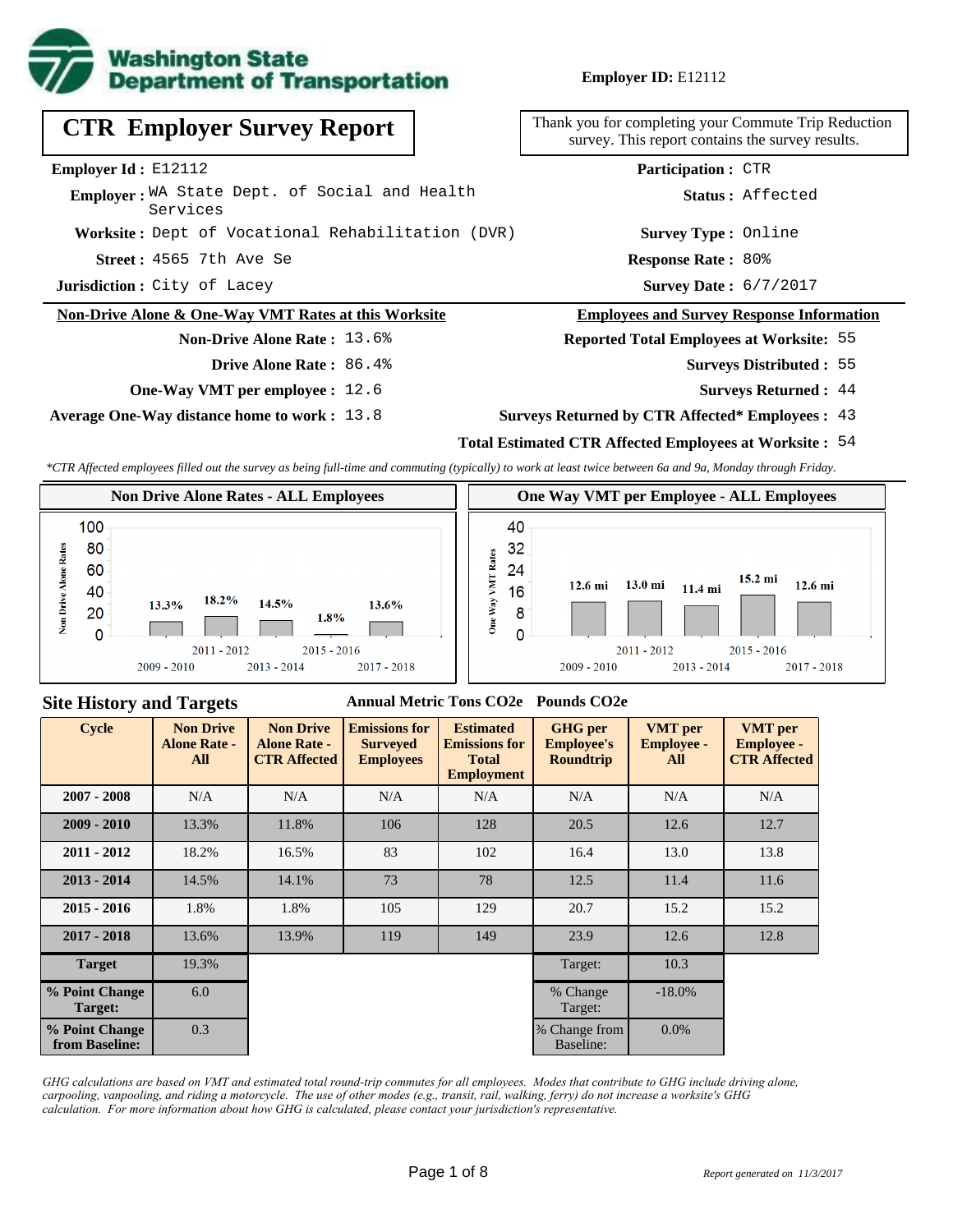# **Washington State<br>Department of Transportation**

## **Commute Trips By Mode - All Employees**

**Q.4: Last week, what type of transportation did you use each day to commute TO your usual work location? (Mode used for the longest distance.)**



*\* Motorcycle-1 is now included in Drive Alone and Motorcycle-2 is included in Carpool. Information about these trips is still available by request.*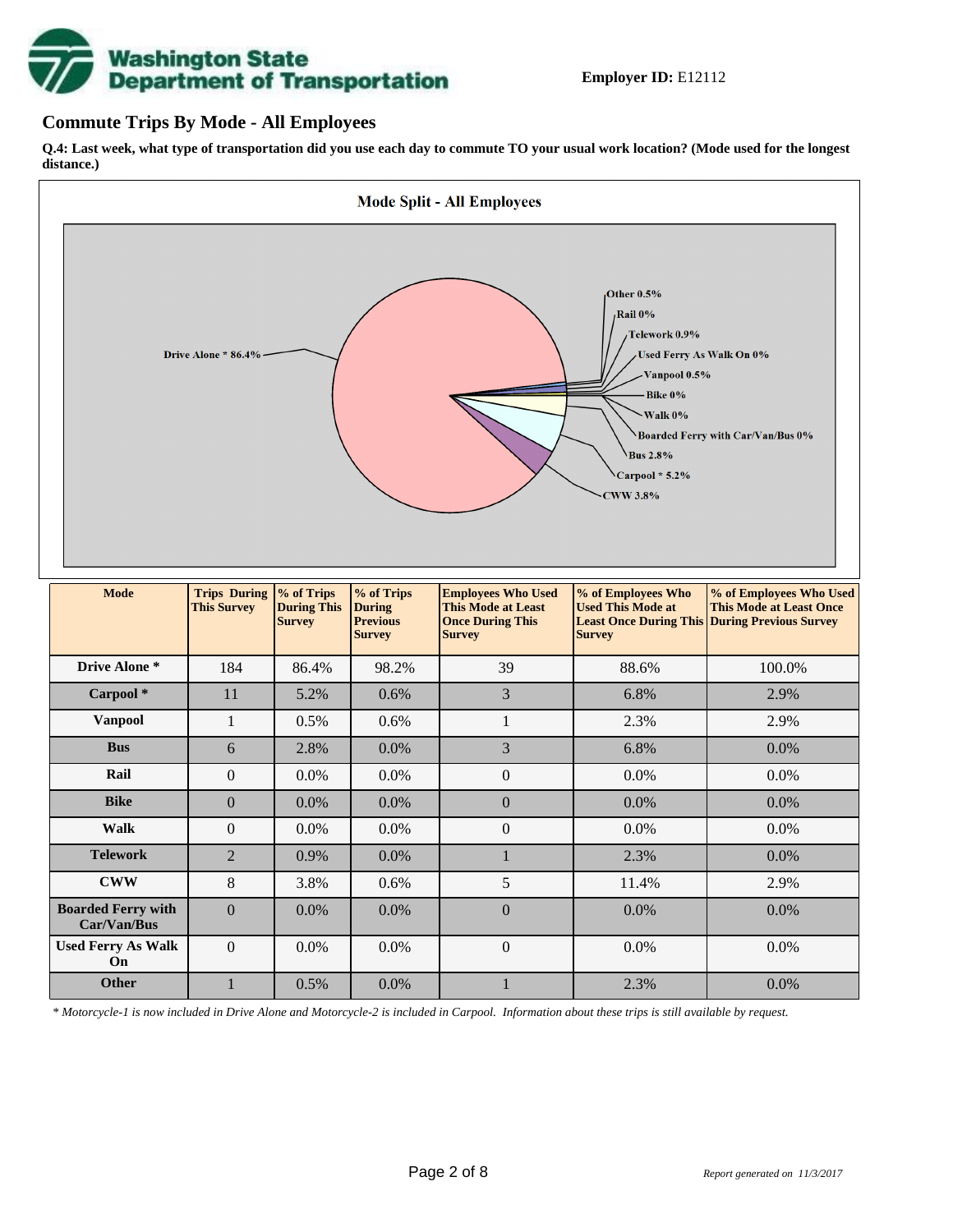

## **Commute Trips By Mode - Affected Employees**

**Q.4: Last week, what type of transportation did you use each day to commute TO your usual work location? (Mode used for the longest distance.)**



*\* Motorcycle-1 is now included in Drive Alone and Motorcycle-2 is included in Carpool. Information about these trips is still available by request.*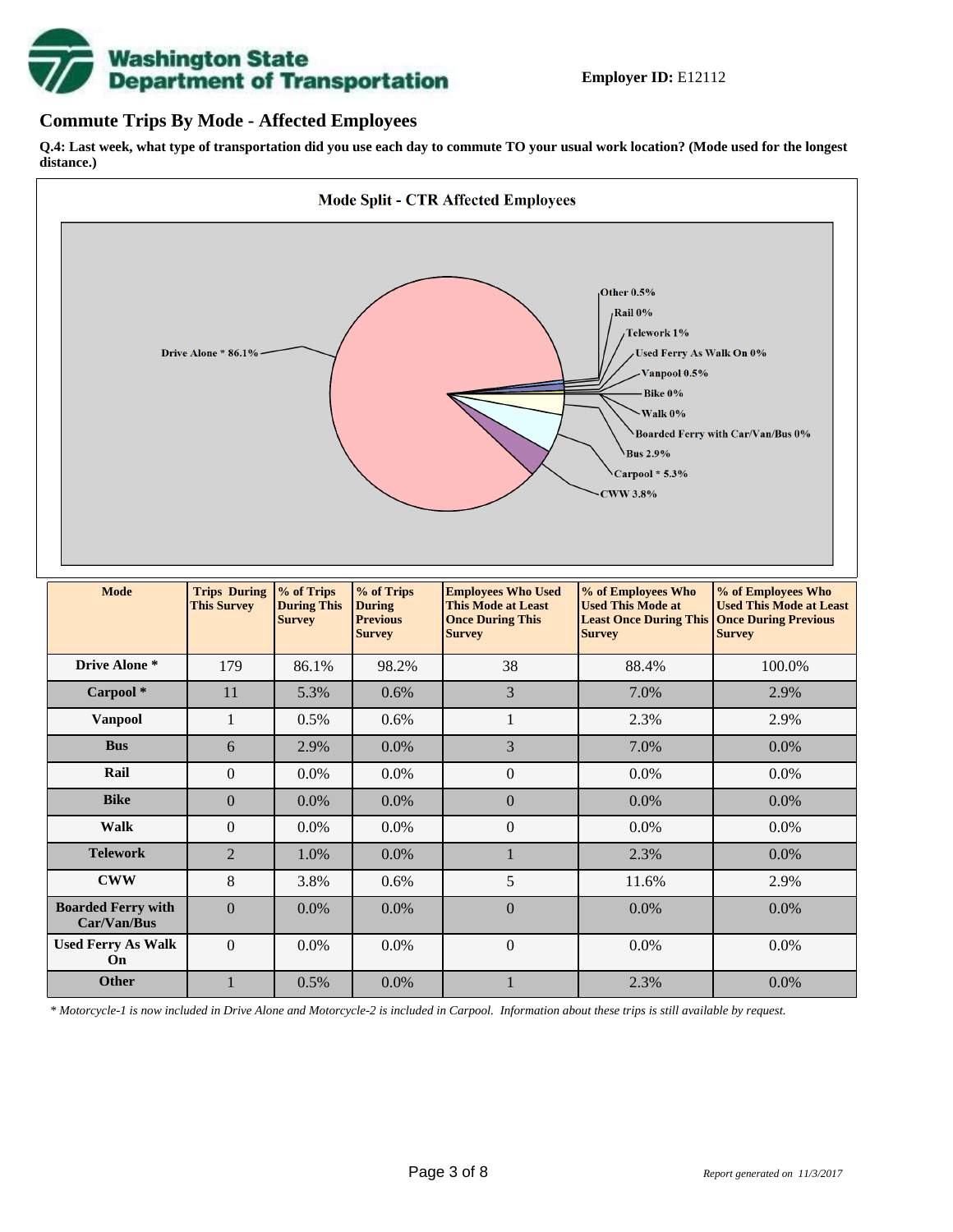

# **Alternative Modes - Number of Employees Who Used a Non-Drive Alone Mode:**

| <b>Non-Drive Alone</b><br><b>Number Of Days</b> | Exactly this $# of$<br><b>Employees</b> | <b>Exactly this % of</b><br><b>Employees</b> | At least # of<br><b>Employees</b> | At least % of<br>employees |  |  |
|-------------------------------------------------|-----------------------------------------|----------------------------------------------|-----------------------------------|----------------------------|--|--|
| 0 Day                                           | 33                                      | 75%                                          | 44                                | 100%                       |  |  |
| 1 Days                                          | 5                                       | 11%                                          | 11                                | 25%                        |  |  |
| 2 Days                                          |                                         | 2%                                           | 6                                 | 14%                        |  |  |
| 3 Days                                          | $\overline{0}$                          | 0%                                           | 5                                 | 11%                        |  |  |
| 4 Days                                          | 3                                       | 7%                                           | 5                                 | 11%                        |  |  |
| 5 Days                                          | $\mathfrak{D}$                          | 5%                                           | $\mathfrak{D}$                    | 5%                         |  |  |
| <b>6 or More Days</b>                           | 0                                       | 0%                                           | $\Omega$                          | 0%                         |  |  |

## **Count by Occupancy of Carpools and Vanpools**

**Q.4 If you used a carpool or vanpool as part of your commute, how many people (age 16 or older) are usually in the vehicle?**

| <b>Ridesharing Occupancy</b> | <b>Mode</b> | <b>Response Count</b> |
|------------------------------|-------------|-----------------------|
| $2*$                         | Carpool     | 10                    |
| 3                            | Carpool     | 1                     |
| 4                            | Carpool     | $\boldsymbol{0}$      |
| 5                            | Carpool     | $\overline{0}$        |
| >5                           | Carpool     | $\boldsymbol{0}$      |
| $<$ 5                        | Vanpool     | $\mathbf{1}$          |
| 5                            | Vanpool     | $\overline{0}$        |
| 6                            | Vanpool     | $\boldsymbol{0}$      |
| 7                            | Vanpool     | $\boldsymbol{0}$      |
| 8                            | Vanpool     | $\overline{0}$        |
| 9                            | Vanpool     | $\overline{0}$        |
| 10                           | Vanpool     | $\overline{0}$        |
| 11                           | Vanpool     | $\boldsymbol{0}$      |
| 12                           | Vanpool     | $\boldsymbol{0}$      |
| 13                           | Vanpool     | $\boldsymbol{0}$      |
| 14                           | Vanpool     | $\overline{0}$        |
| >14                          | Vanpool     | $\boldsymbol{0}$      |

\* Motorcycle-2 counted with Carpool-2 for this table.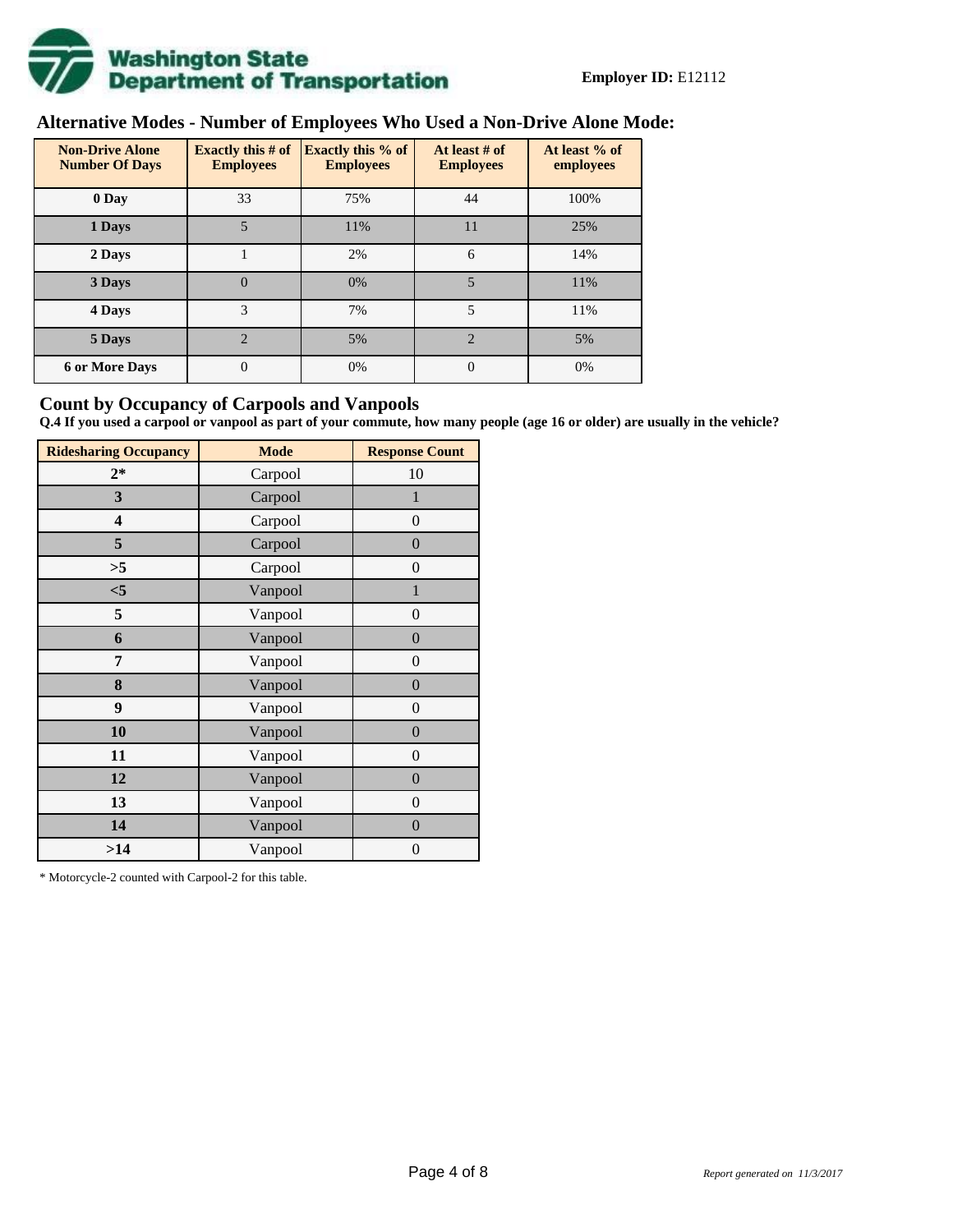

# **Reported Work Schedule - All Employees**

**Q.8 Which of the following best describes your work schedule?**

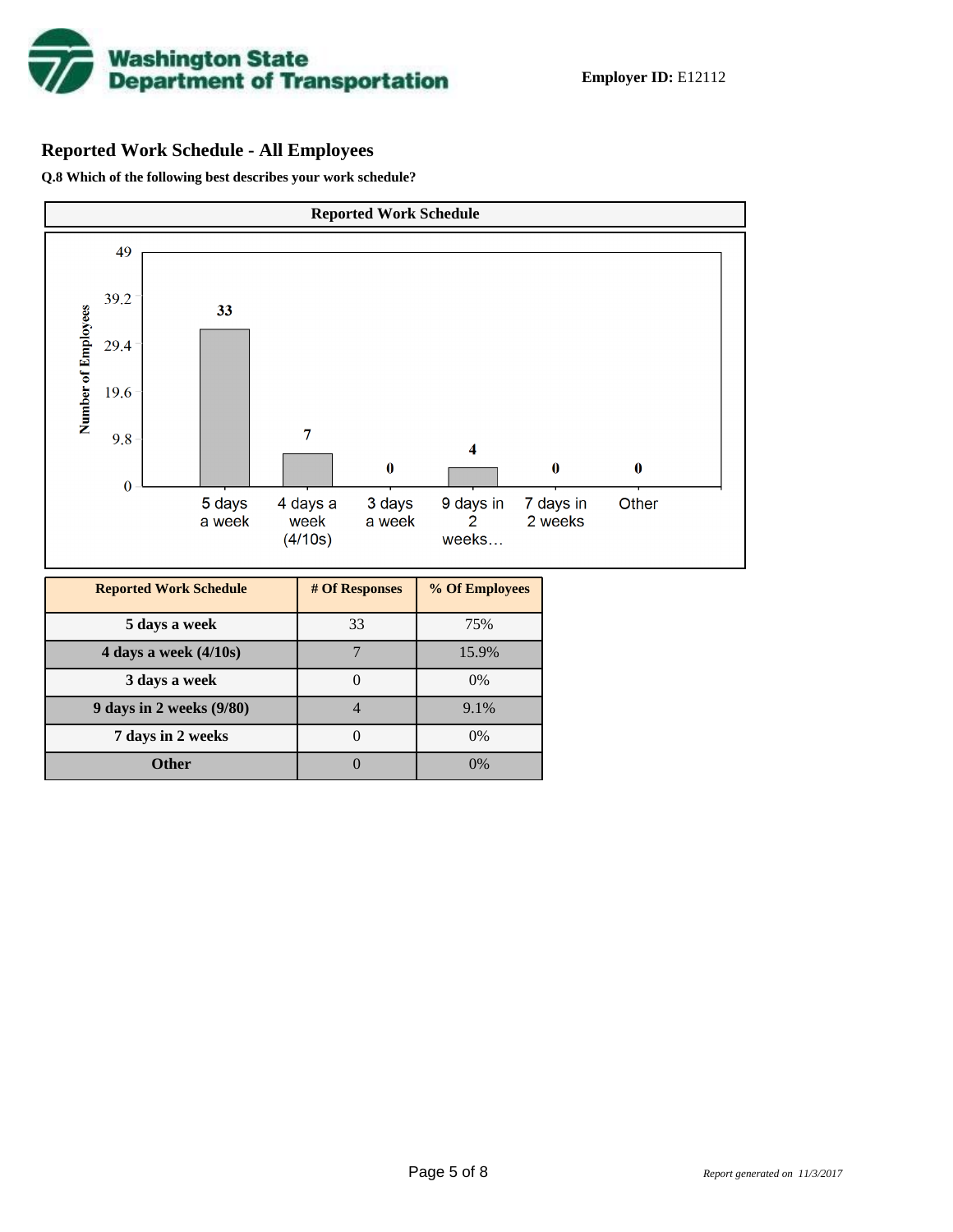

## **Parking and Telework**

**Q.9: On the most recent day that you drove alone to work, did you pay to park? (Mark "yes" if you paid that day, if you prepaid, if you are billed later, or if the cost of parking is deducted from your paycheck.)**



**Q.10: How many days do you typically telework?**

| <b>Telework Frequency</b>           | # of Responses | % of Responses |
|-------------------------------------|----------------|----------------|
| No Answer/Blank                     |                | $0.0\%$        |
| I don't telework                    | 38             | 86.4%          |
| Occasionally, on an as-needed basis |                | 9.1%           |
| 1-2 days/month                      |                | 2.3%           |
| 1 day/week                          |                | $0.0\%$        |
| 2 days/week                         |                | 2.3%           |
| 3 days/week                         |                | $0.0\%$        |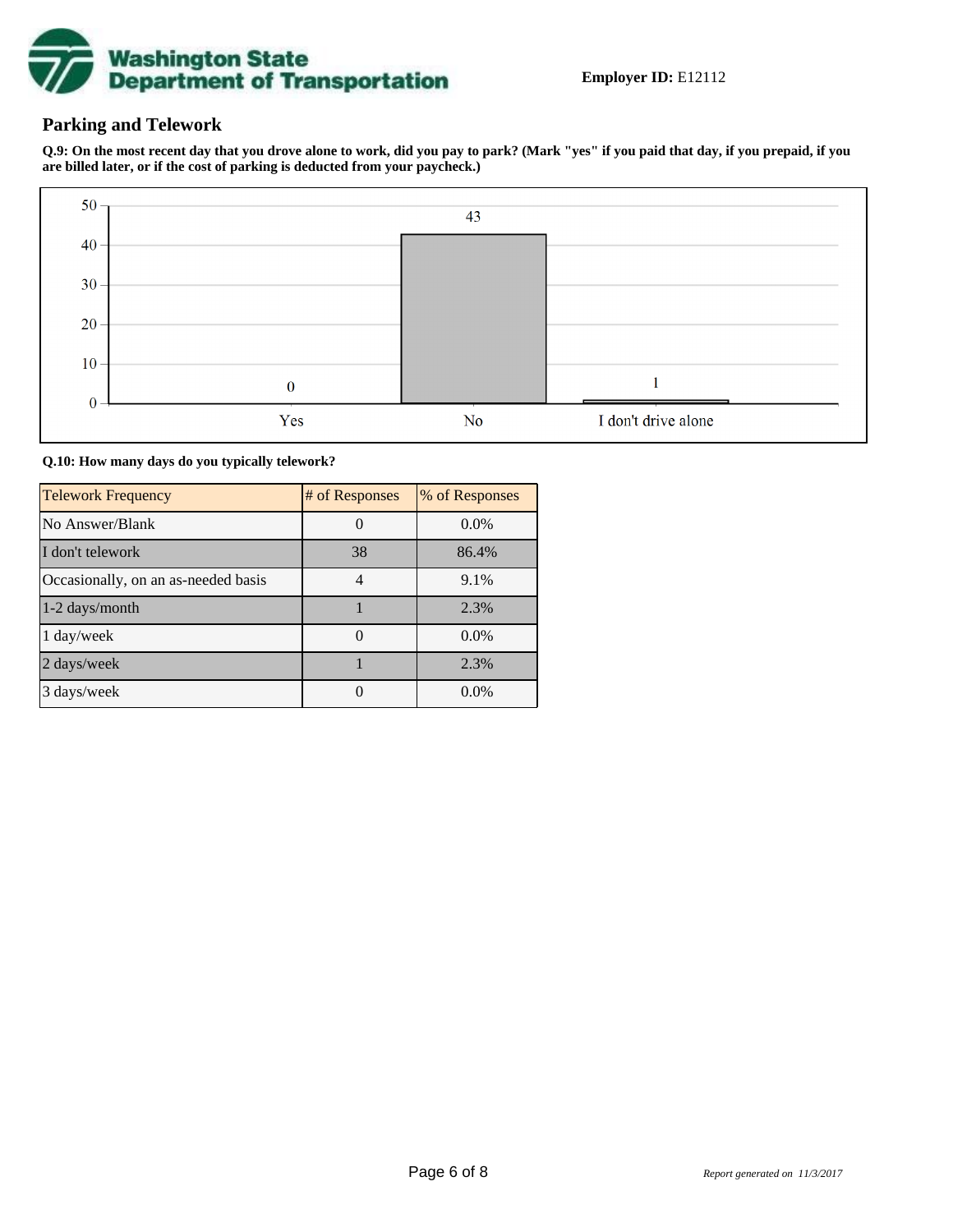

# **Reasons for driving alone to work/not driving alone to work**

**Q11. When you do not drive alone to work, what are the three most important reasons?**

| <b>Question Text</b>                                           | # of Responses | % of Responses |
|----------------------------------------------------------------|----------------|----------------|
| Other                                                          | 12             | 18.2%          |
| Free or subsidized bus, train, vanpool pass or fare benefit    | 10             | 15.2%          |
| To save money                                                  | 10             | 15.2%          |
| Personal health or well-being                                  | 9              | 13.6%          |
| Financial incentives for carpooling, bicycling or walking.     | 6              | 9.1%           |
| I have the option of teleworking                               | 6              | 9.1%           |
| Environmental and community benefits                           | 5              | 7.6%           |
| Driving myself is not an option                                | $\overline{4}$ | 6.1%           |
| Cost of parking or lack of parking                             | $\overline{2}$ | 3.0%           |
| Emergency ride home is provided                                | $\overline{2}$ | 3.0%           |
| To save time using the HOV lane                                | $\theta$       | $0.0\%$        |
| I receive a financial incentive for giving up my parking space | $\Omega$       | $0.0\%$        |
| Preferred/reserved carpool/vanpool parking is provided         | $\Omega$       | $0.0\%$        |

#### **Q12. When you drive alone to work, what are the three most important reasons?**

| <b>Question Text</b>                                      | # of Responses | % of Responses |  |  |
|-----------------------------------------------------------|----------------|----------------|--|--|
| I like the convenience of having my car                   | 27             | 24.3%          |  |  |
| Riding the bus or train is inconvenient or takes too long | 24             | 21.6%          |  |  |
| Family care or similar obligations                        | 16             | 14.4%          |  |  |
| My commute distance is too short                          | 14             | 12.6%          |  |  |
| Other                                                     | 12             | 10.8%          |  |  |
| My job requires me to use my car for work                 | 6              | 5.4%           |  |  |
| Bicycling or walking isn't safe                           | 6              | 5.4%           |  |  |
| I need more information on alternative modes              | 3              | 2.7%           |  |  |
| There isn't any secure or covered bicycle parking         | 3              | 2.7%           |  |  |